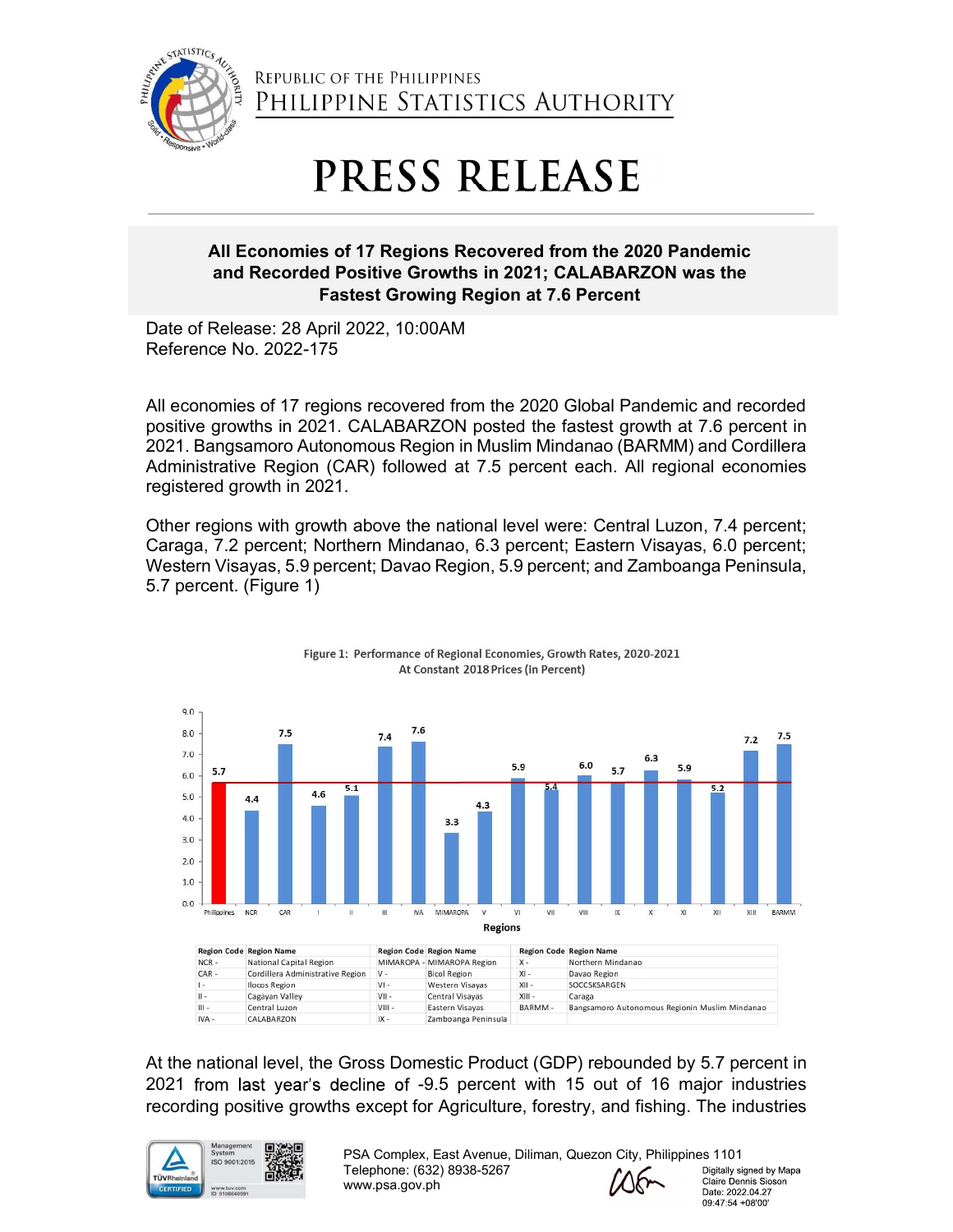with the highest growths were: Human health and social work activities, 14.1 percent;<br>Construction, 10.0 percent; and Information and Communication, 9.2 percent.<br>(Figure 2) with the highest growths were: Human health and social work activities, 14.1 percent;<br>Construction, 10.0 percent; and Information and Communication, 9.2 percent.<br>(Figure 2) (Figure 2)



capital formation, 20.3 percent; Imports of goods and services, 13.0 percent; and





Digitally signed by Mapa Claire Dennis Sioson Date: 2022.04.27 09:48:01 +08'00"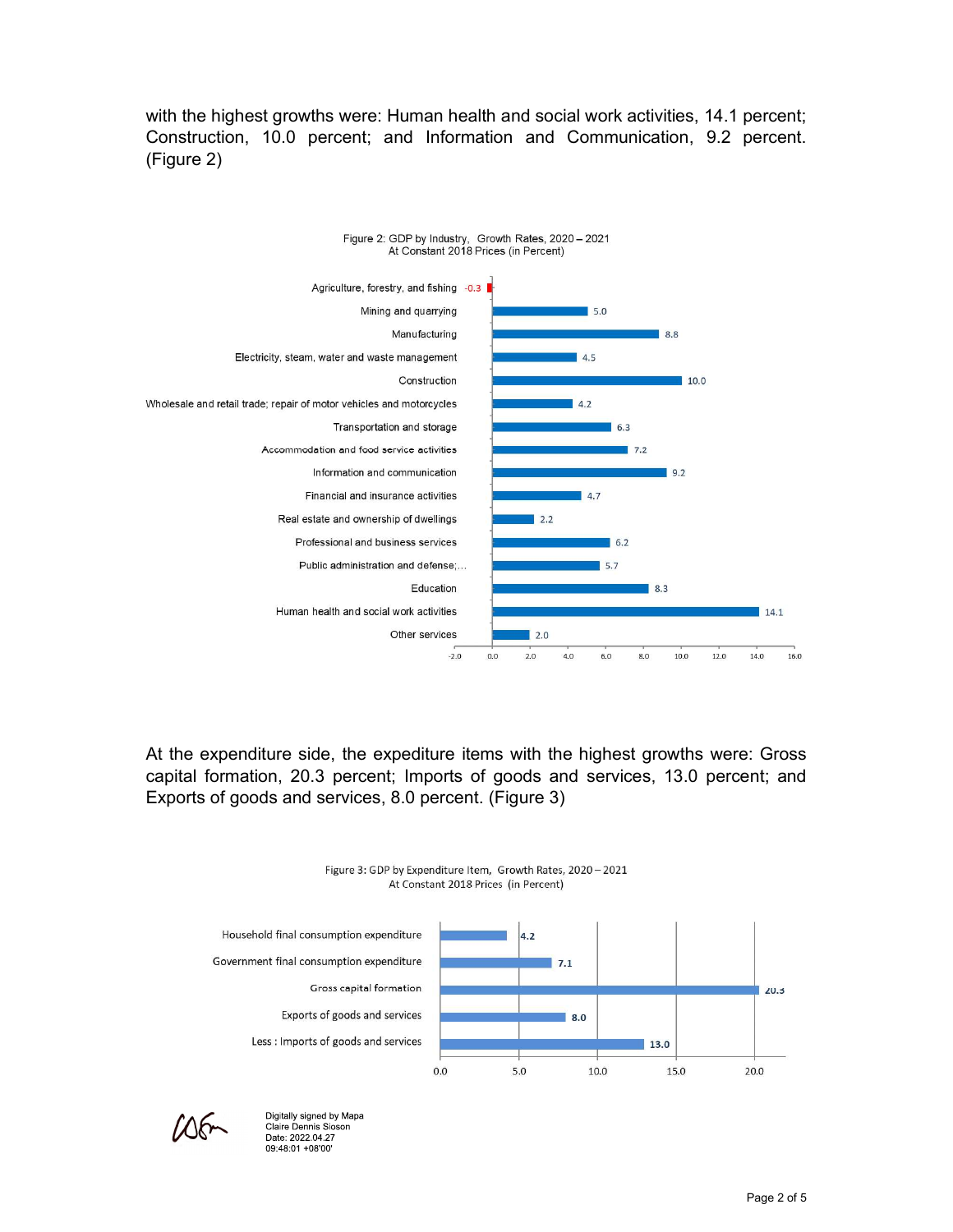In terms of regional performance for<br> **Continued in a limitation** is a share of Regional Economies to Services **Services** in 2021, the National Capital *At Constant 2018 Prices: 2021 (in Percent)*<br>Region (NCR) registered the biggest share In terms of regional performance for<br>
Services in 2021, the National Capital<br>
Region (NCR) registered the biggest share<br>  $R = 2021$  (in Percent)<br>
and 2.4 percent, followed by CALABARZON<br>
and Central Luzon at 10.7 percent a In terms of regional performance for<br> **Services** in 2021, the National Capital<br>
Region (NCR) registered the biggest share<br>
at 42.4 percent, followed by CALABARZON<br>
and Central Luzon at 10.7 percent and 8.3<br>
percent, respe







On the share of each region to the whole (Figure 5)



Digitally signed by Mapa Claire Dennis Sioson<br>Date: 2022.04.27 09:48:09 +08'00'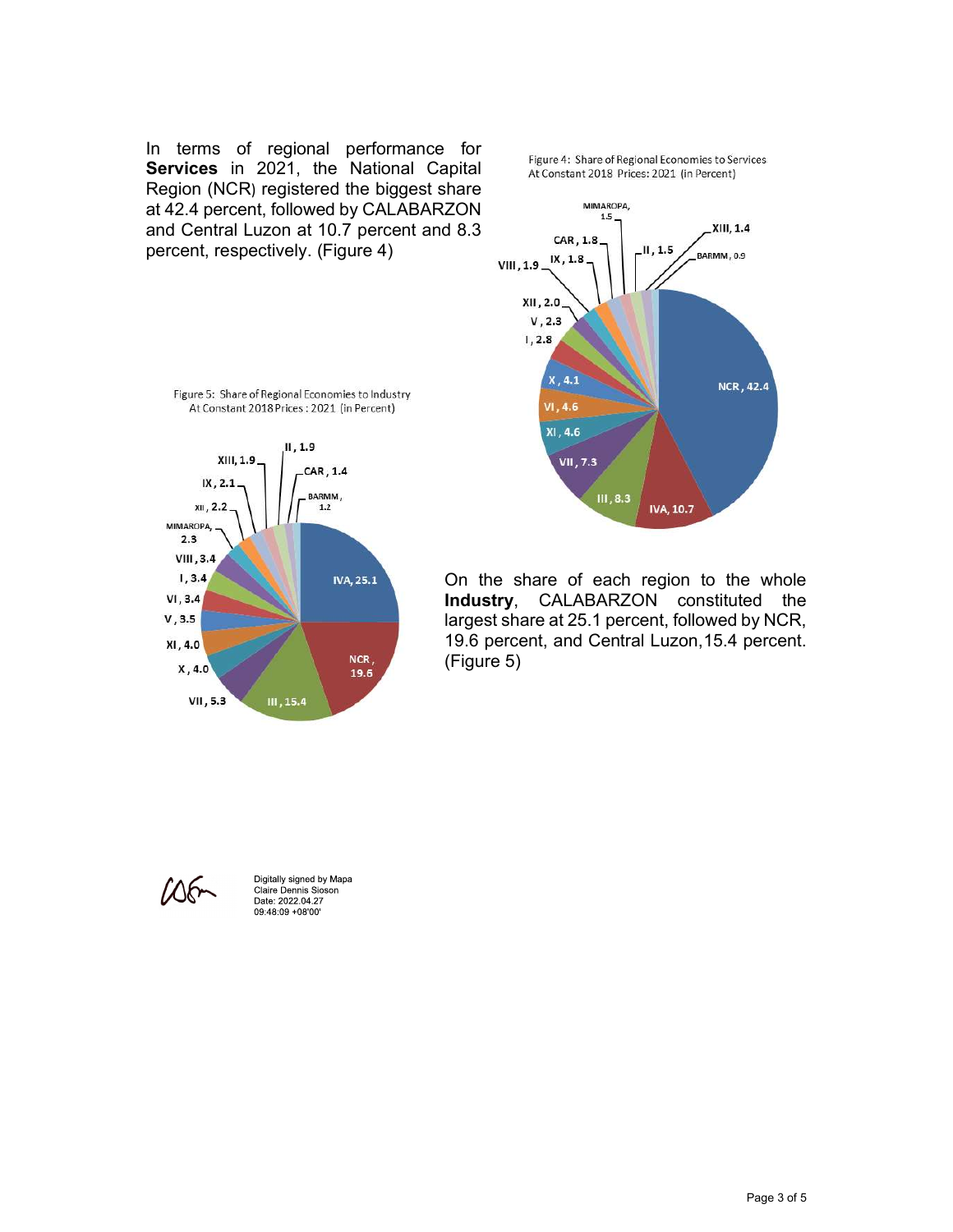For Agriculture, Forestry and Fishing EDM CAR, 1.6 Figure 6: Share of Regional Economies to AFF<br>
At Constant 2018 Prices : 2021 (in Percent)<br> **(AFF)**, Central Luzon topped the share<br> **(AFF)**, Central Luzon topped the share<br>
at 13.5 percent, followed by Northern<br>
Mindanao a Figure 6: Share of Regional Economies to AFF<br>
At Constant 2018 Prices : 2021 (in Percent)<br> **ATER**, Central Luzon topped the share<br> **at 13.5 percent, followed by Northern**<br>
Mindanao and Western Visayas at<br>
10.5 percent and Figure 6: Share of Regional Economies to AFF<br>
At Constant 2018 Prices : 2021 (in Percent)<br> **(AFF)**, Central Luzon topped the share<br> **(AFF)**, Central Luzon topped the share<br>
Mindanao and Western Visayas at<br>
10.5 percent and Figure 6: Share of Regional Economies to AFF<br>
At Constant 2018 Prices: 3021 (in Percent)<br> **(AFF)**, Central Luzon topped the share<br>
Mindanao and Western Visayas at<br>
10.5 percent, for the share<br>
10.5 percent and 9.6 percent, Figure 6: Share of Regional Economies to AFF<br>
At Constant 2018 Prices : 2021 (in Percent)<br> **(AFF)**, Central Luzon topped the share<br> **at 13.5** percent, followed by Northern WIII, 3.6<br>
Mindanao and Western Visayas at<br>
10.5 p

For Agriculture, Forestry and Fishing<br>
AConstant 2018 Prios: 2021 in Percent<br>
ACONSTRICE UNITED AND A SURVEY (Figure 6)<br>
Mindhand and Western Visayas at With Caraga posting the highest<br>
Mindhand Survey (Figure 6)<br>
Mindhand For Agriculture, Forestry and Fishing<br>
(AFF), Central Luzon topped the share<br>
Mindanao and Western Visayas at<br>
Mindanao and Western Visayas, at<br>
10.5 percent. following the Dercent.<br>
10.5 percent and 9.6 percent.<br>
10.5 per For Agriculture, Forestry and Fishing<br>
at 13.5 percent, followed by Northern<br>
Mindiana on Western Visia/23.2<br>
10.5 percent and 9.6 percent,  $\frac{1}{100}$ <br>
10.5 percent and 9.6 percent,  $\frac{1}{100}$ <br>  $\frac{1}{100}$ <br>  $\frac{1}{100}$ <br>





09:48:17 +08'00"